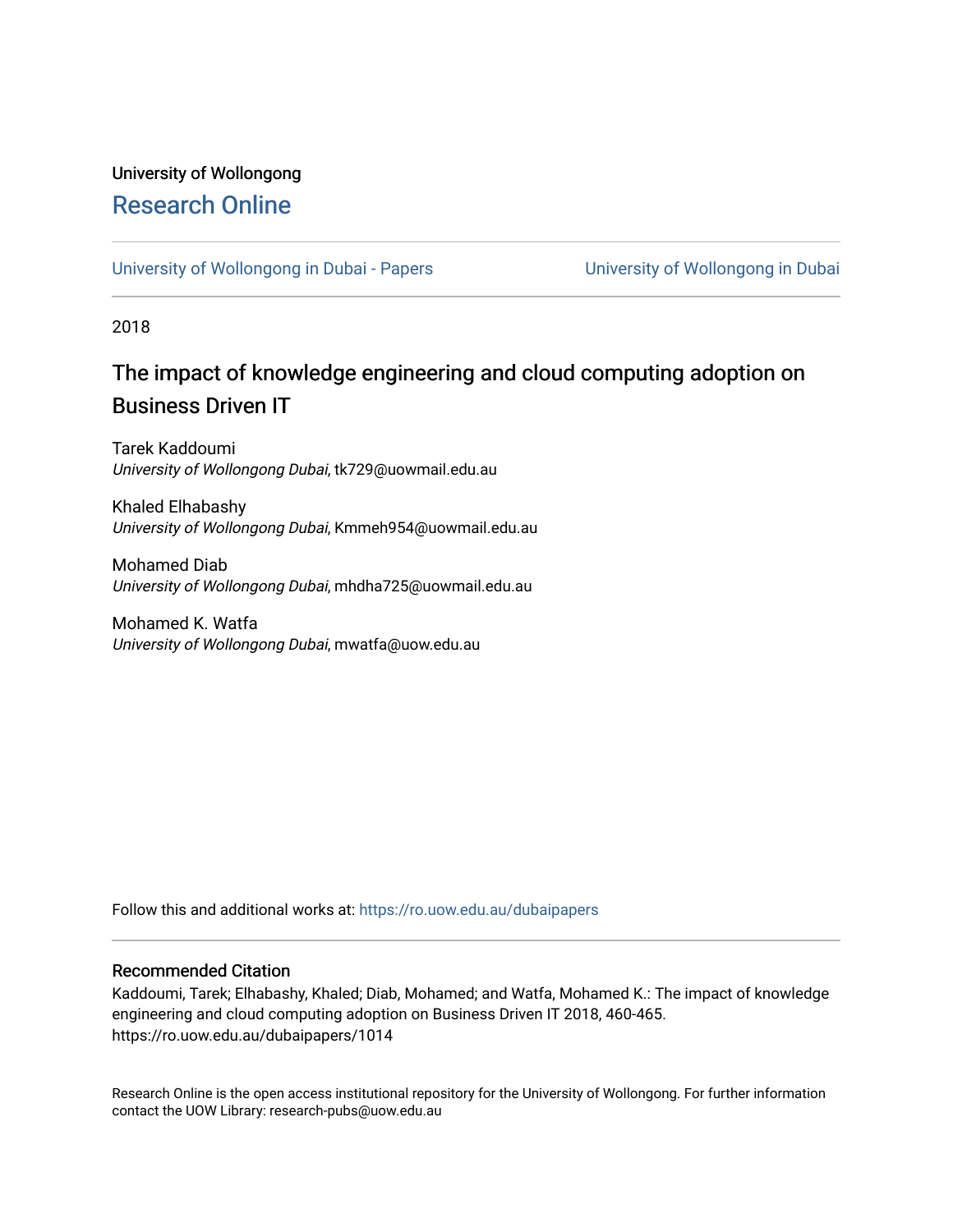# The Impact of Knowledge Engineering and Cloud Computing Adoption on Business Driven IT

Tarek Kaddoumi, Khaled Elhabashy, Mohamed Diab, and Mohamed K. Watfa

*Abstract***—Organizations have high expectations for cloud computing to help them in accomplishing their Business Level Objectives (BLOs) and consequently change the landscape of the business boosting both the flexibility and the agility of the business processes. Cloud computing improves management availability by monitoring the operations and creating new virtual environments for a multiplex set of ubiquitous services which is also referred to as the Internet of Things. Business Driven IT Management (BDIM) is a way to manage business layers through business metrics that are aligned with IT metrics through a processes layer. This paper analyses the linkage between cloud computing and the BDIM metrics including organization's cost, quality of service (QoS), and productivity. Some of the research questions that would be analyzed include the following: will the cloud be cost efficient? Will it affect business productivity? Or will it enhance the quality of services?** 

*Index Terms***—Knowledge engineering, cloud computing, bdim, quality of service, productivity, cost efficiency.** 

#### I. INTRODUCTION

Will cloud computing be of benefit to businesses? What are the advantages that businesses would expect from cloud computing for retaining the desired competitive advantage and to compete in the industry? These questions are being asked by many stakeholders. The integration of cloud computing into business processes is an important topic nowadays, as cloud computing is changing the way to deliver IT and business services. Technology must support businesses to become virtual allowing them to manage complex ecosystems of cloud providers. Cloud computing has significant impacts on existing businesses, including customer experience. Also, the means the cloud is changing the technology used in supply industry forces the vendors to raise the IT service quality and corresponding level of service competency. Another evident impact of cloud computing on business processes is the shifting of IT based products to business services. The reason of adopting cloud computing is not just cost reductions but also the increased customer preferences in innovative business processes.

The rest of this paper is summarized as follows. In Section II, we provide a detailed review and analysis of the existing work that discuss the definitions, the challenges of cloud computing, the BDIM model, and the factors that affect the organizational flexibility to adopt cloud computing. In Section III, we present our proposed research framework and data collection overview. In Section IV, we analyze our data and provide some reasoning behind the results including hypothesis testing. We conclude this paper in Section V.

#### II. LITERATURE REVIEW AND RELATED BACKGROUND

A number of research publications have discussed various definitions and implementations of cloud computing For example, Keshavarzi, Haghighat, & Bohlouli [1] provided a definition for cloud computing, and discussed associated challenges. They reviewed more than sixty-five definitions for cloud computing and categorized the research challenges and directions into six groups: 1) Security, 2) Autonomic Resource Management (ARM), 3) Cloud Adoption, 4) Cloud development and benchmarking, 5) big data technologies and cloud computing, and 6) social clouds. They also concluded that security is the most common challenge in the field of cloud computing. Additionally, Fitó & Guitart [2] discussed designing and implementing self-management systems of cloud computing entities, specifically the cloud services and infrastructures that are aware of the organization Business Level Objectives (BLOs). They claimed that the best business model to ensure the linkage between the IT management & BLOs is a business-driven IT management (BDIM) because it has evolved as the most promising way of aligning IT management decisions with business objectives coming from the providers themselves, as well as from their users. They signified several challenges on the cloud computing paradigm such as the balancing between IT infrastructure Quality of Service (QoS) and the business results, managing and monitoring different providers involved in this multi-cloud scenario, especially, if there are outsourced providers.



organization flexibility.

 Bharadwaj & Lal [4] summarized the role of information technology services (as shown in Fig. 1) such as cloud computing adoption drivers, which are embedded in every business processes, which could not be denied to apply the organizational flexibility. This adoption is based on applying

Manuscript received May 20, 2018; revised August 1, 2018. This work was part of a research project at the University of Wollongong in Dubai.

The authors are with the Faculty of Engineering and Information Sciences, University of Wollongong in Dubai, Dubai, UAE (e-mail: tk729@ uowmail.edu.au, Kmmeh954@ uowmail.edu.au, mhdha725@ uowmail.edu.au, MohamedWatfa@uowdubai.ac.ae).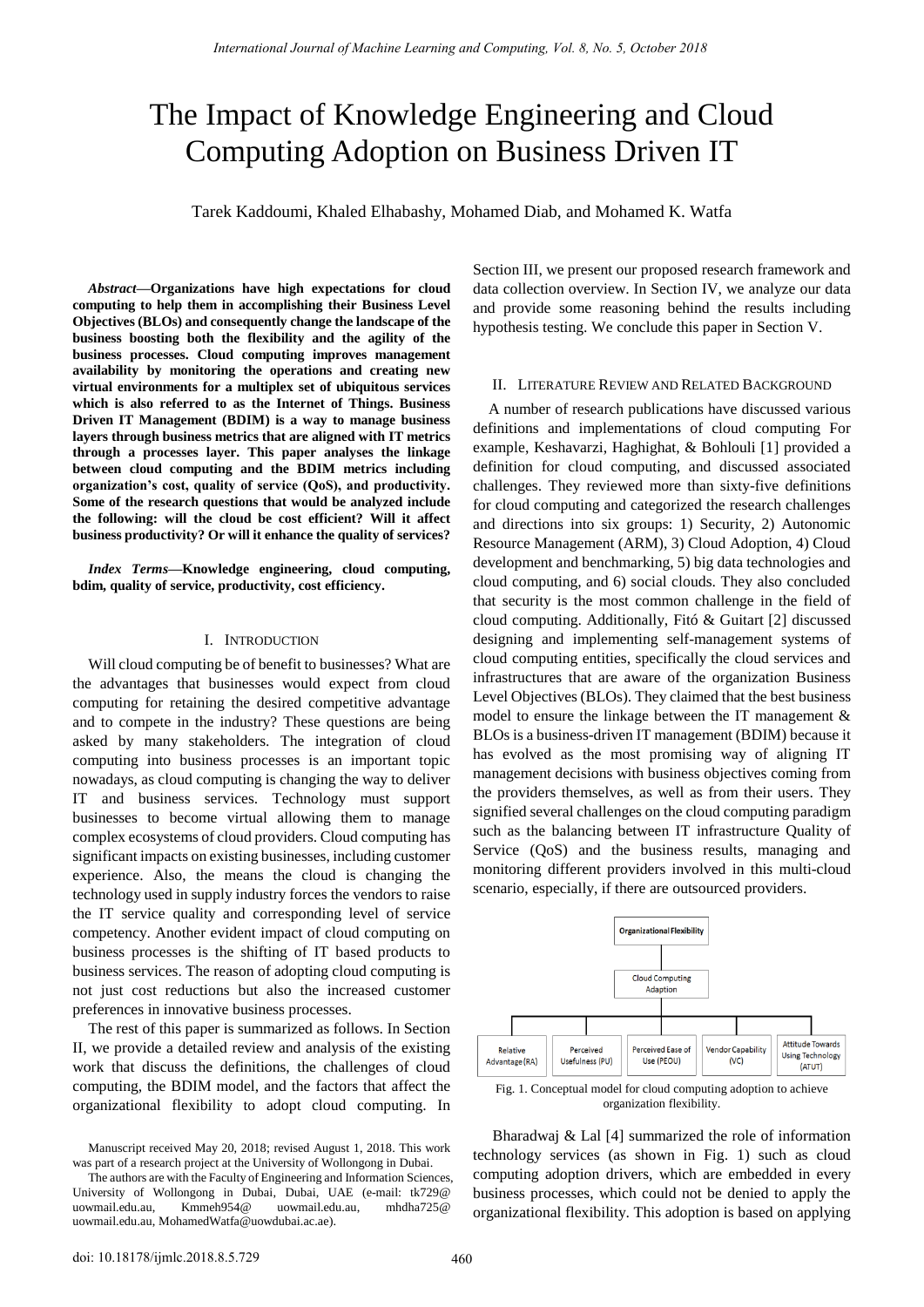some factors e.g. relative advantage, perceived usefulness, perceived ease of use, vendor credibility and organization's attitude towards using technology. Applying these IT technologies helped organizations in restructuring their business processes, creating new markets, improving customer satisfaction, in addition to achieving their business goals and improving their utilization of business resources to obtain higher throughput.

Businesses apply cloud computing through some models such as Software as-a-Service (SaaS), Platform-as-a-Service (PaaS), and Infrastructure-as-a-Service (laaS), but applying the cloud computing could be different from country to country upon their geographical location and their industry structure. Some researchers found that applying SaaS has significant impact in small and medium organizations, and it depends on some factors such as confidentiality, access and authentication, however some others viewed the cloud from the perspective of cost and Return on Investment (ROI). For example, according to Rogers [3], there are some factors that can affect the organization"s decisions; these factors have been implemented from diffusion of innovation theory, this is the power of the cloud to innovate business models to reduce cost and time, but applying cloud computing in business can be adopted when technology is widely used; however applying the new technology depends on some factors, those are:

- 1) **Technology Acceptance Model (TAM):** proposed by Davis theories. The model concludes that perceived usefulness (PU) and perceived ease of use (PEOU) can be applied when the individuals believe that applying these new technologies can improve the business, and will enhance the individual"s performance, reduce their efforts.
- 2) **Vendor credibility:** This is applied when customers believe that the organization can be trusted to give IT applications choice flexibility according to the customers' needs.
- 3) **Contingency Theory**: that addresses the support from the top management to ensure that the availability of resource is adequate and will be used in innovation.
- 4) **Attitude towards Using Technology (ATUT):** there are some factors used to identify the organizational attitude toward using the new technology.



Fig. 2. BDIM model architecture.

Rogers [3] elaborated by summarizing that PU and PEOU are important factors to apply decisions regarding cloud services, moreover applying the top management support is very important in innovation because it is reflecting the reliability and security trust that may need in some cases to reengineer the business process to gain the customers satisfaction.

From the literature review outlined before, the BDIM model (depicted in Fig. 2) was proposed to be used by any cloud provider driven by BLOs to support the organization core operations management. This model is generic and adaptable to be used by any business driven cloud provider.



Fig. 3. Cloud computing & BDIM literature review map.

The model consists of the following three layers:

- *Cloud Layer*: A virtual independent-platform monitoring system to monitor the cloud services and infrastructure, and the IT-level metrics concerning both services deployed on the provider and the underlying federated infrastructure used. This kind of monitoring tool is required to be able to control the use of resources from third-party providers.
- *Business Layer*: Models the changes of BLPs (such as revenues or losses, energy efficiency, risk and trust) - that caused by the IT-related metrics monitored in (such as throughput, energy consumption, new services deployment, SLA violations, and resource failures) Subsequently, it provides to the upper layer, i.e.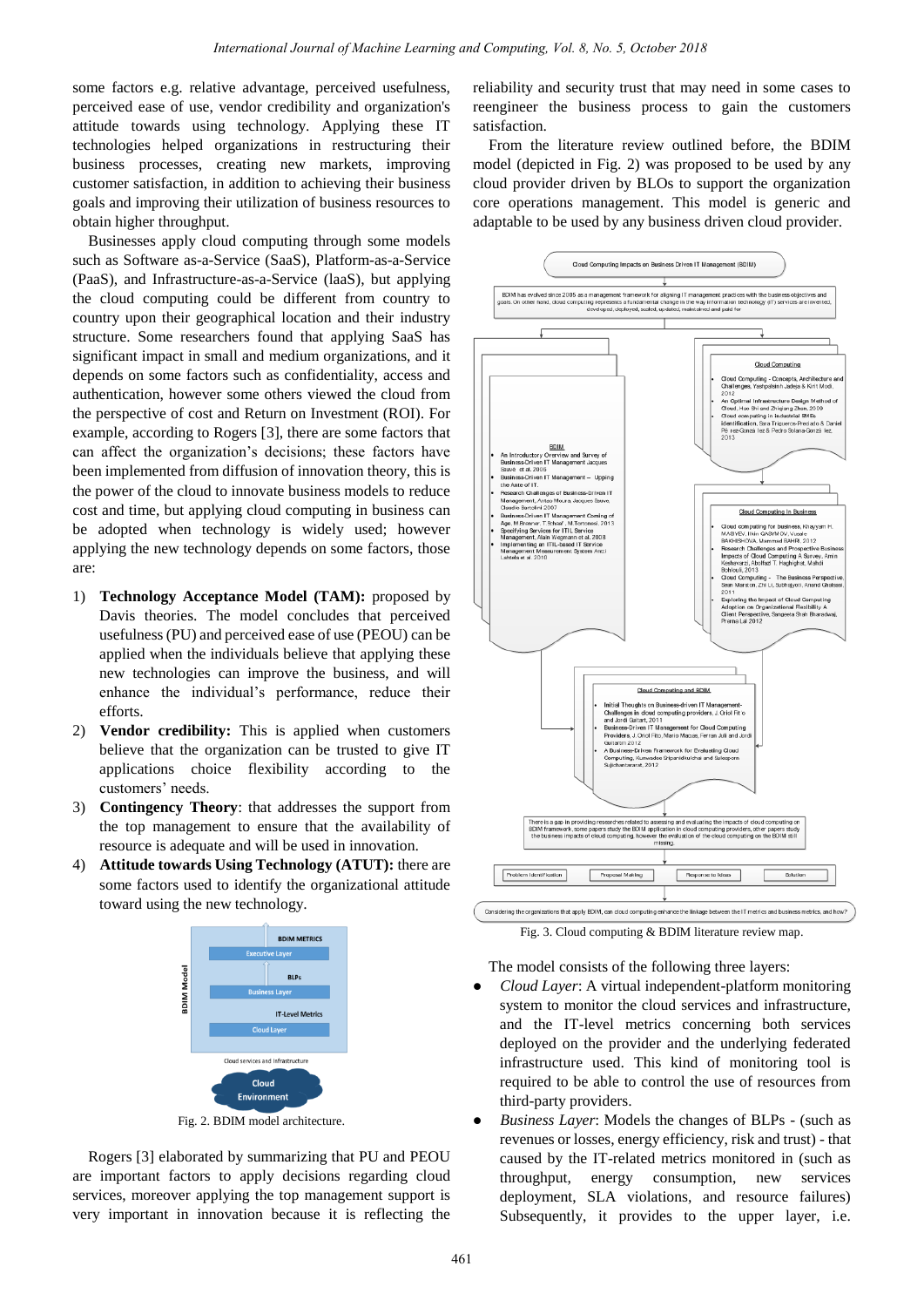Executive layer, a determination of BLPs that are significant for BLOs decided by executives.

 *Executive Layer*: this layer captures variations in BDIM metrics (such as profit and clients' satisfaction) caused by vacillations on BLPs relevant to each considered business objective.

BDIM has been studied extensively in the literature from different angles. The term Business-Driven IT Management was first used in [5] where a vision for an adaptive IT infrastructure was discussed. Alternative terms include: "Business-Oriented Management" [6], [7]; "Business Impact Management" [8], [9]; "Business Service Management" [10], "Service Impact Management" [11], "Business-Centric Service Level Management" [12], "IT Management driven by Business Objectives" – MBO [13]; recent IBM literature also refers to "Business Objectives" [14]. Although BDIM support tools are being introduced in the market [11], they are still in their infancy and functionally limited. On the other hand, BDIM has a revolutionary impact in future businesses.

Other research work discussed different deployment and policy issues of BDIM and factors associated with such deployments [15]-[19]. Our literature review map categorizing research efforts related to ours leading an evident research gap is depicted in Fig. 3. The research question to be addressed in this paper is: *Considering the organizations that apply BDIM, can cloud computing enhance the linkage between the IT metrics and Business metrics and how can that be achieved successfully?* 

#### III. RESEARCH FRAMEWORK AND DATA COLLECTION

#### *A. Sampling and Participants Selection*

This research targets the large enterprises' business directors" society in the UAE. According to the UAE chamber of commerce 2014 report, the number of the large businesses" active licenses existed in UAE is 2,421, based on that we assume that the targeted population is approximately 5000 contributors. More than 100 responses were collected through different media i.e. Survey monkey® and linked-in®. The questionnaire participants are selected through the most popular social networking sites for business professionals such as LinkedIn® and Biznik®. Our selection criteria consider the following: the participant must have a relative business background and experience in the UAE; therefore, we reviewed the participant profile to ensure that she or he meets our criteria. The selected applicants were communicated and based on her/his approval of participation, an online survey link was sent in addition to a consent form that describes the purpose of research, the contact details, and the privacy policy. The targeted population of this work is the business heads or the directors in the large organizations in UAE. We focused our attention on the large establishments in the UAE such as holding groups and banks as they have the organization structure, resources, capabilities, manpower, and the infrastructure to implement BDIM model and cloud computing as well. Therefore, they represent the ideal environment to perform our researches and to test our hypotheses.

Data collection was achieved through developing and

distributing a questionnaire to a number of employees in different designations mainly in business fields (e.g. senior managers, managers, analysts, entry levels and others related IT staff), but the focus in the research was on the business senior managers, because they are the individuals in the organization most aware of the business metrics and can measure the impact of cloud computing on it, especially for our theoretical framework attributes i.e. productivity, quality of service, and organization cost.

#### *B. Proposed Research Framework*

Our proposed BDIM framework is based on different layers, which are:

- 1) The IT service layer that contains the IT services metrics.
- 2) The business processes layer that contains the business process metrics.
- 3) The business layer that contains the business metrics (e.g.: Revenue, profit, costs, financial loss, earnings-per share, production level, inventory turnaround, time from order to fulfillment, time-to-market, market share, frequency of new product launches, frequency of delayed, deliveries, average time for collection, age of accounts, receivables, …etc.).

This can be illustrated as depicted in Fig. 4. by showing the relationship between these three layers:



BDIM framework layers.

In our study, as we are interested in studying the impacts of having the cloud technologies adopted in the IT layer, and as we see that the cloud layer might be the host for the IT layer and the business processes layer, and as we focused in our study on six business metrics in the business layer, we suggest the following modifications to the framework layers as following:

- 1) The Cloud Layer, which is a container layer that would include the two following sub layers:
- a) The IT layer, since by applying cloud computing, the IT services would be hosted on the cloud platform.
- b) The Business processes layer, considering that by applying cloud computing, the majority of the related business processes will be shifted toward being hosted on cloud enabled platforms and hosts.
- 2) The Business Layer, which contains the business metrics. We focused on studying three metrics out of the many listed in the original framework, those are: cost, quality of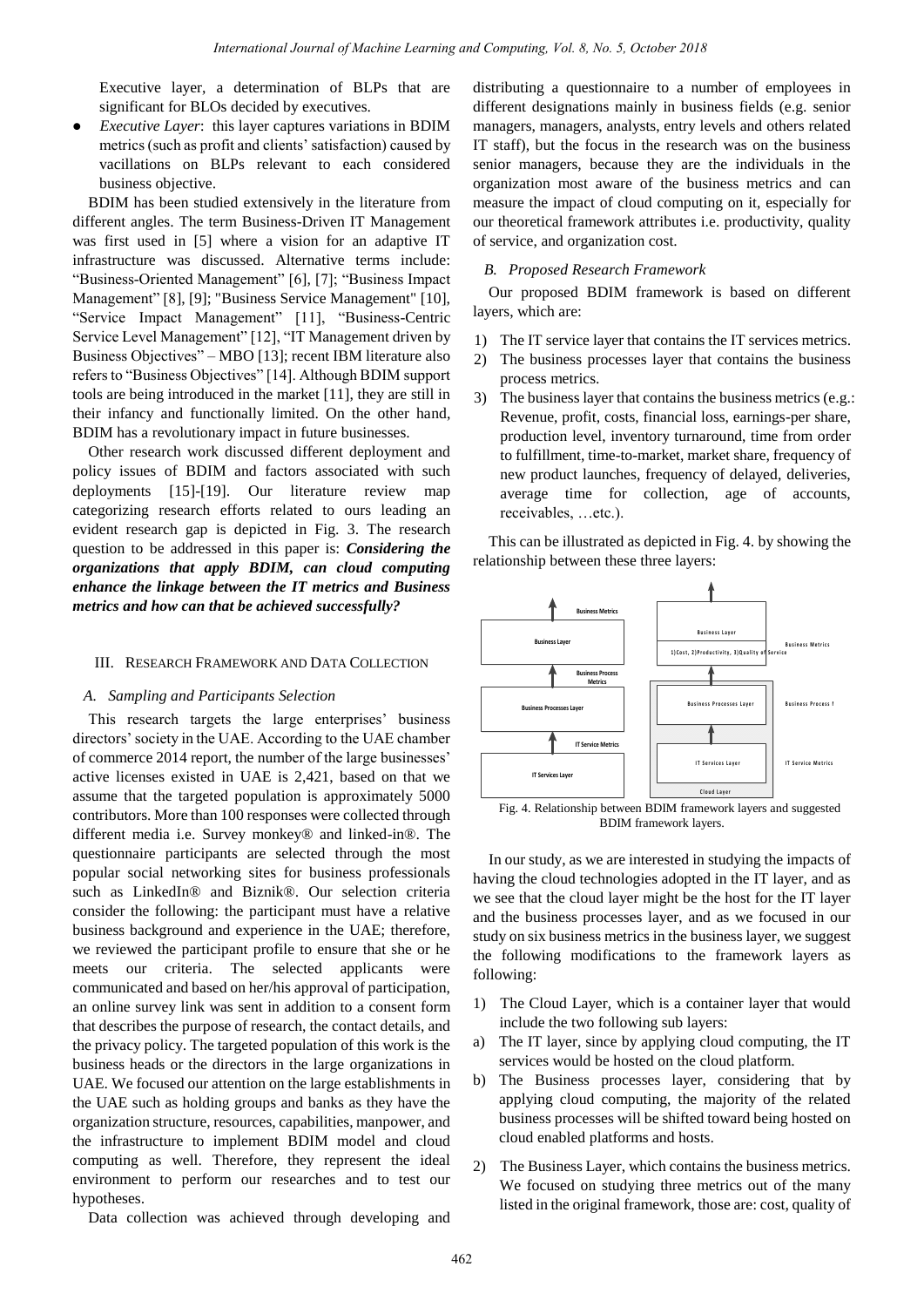service, and productivity.

We used a semi-structured online questionnaire consisting of 28 single-sentence statements and asked the respondents to record their strength of agreement with each, on a scale from "1" (strongly disagree) to "5" (strongly agree). Most of the questions were multiple choice, in-addition to structured questions. The questionnaire was created based on the attributes of the theoretical research framework. A variety of questions" types have been used such as demographic, knowledge, and sensory questions. The purpose of the survey is to examine the impact of some factors on others such as the impact of decision making authority on the BDIM decisions, the impact of the cloud computing services on the organizations' traditional IT infrastructure and business processes, and finally the impact of the cloud computing on organizational flexibility.

#### IV. RESEARCH RESULTS AND ANALYSIS

Since the population of managers is larger than 500, statistical inference is used to test the hypotheses. A number of infrential methods are applied such as z-test, t-test, and one-sample and two-samples proportion tests. A binomial statistical test with a 5% significance level is used.

#### *A. Demographic Analysis and Descriptive Statistics*

The demographic questions in this research have been built to make sure that all related information technology practitioners have participated in this questionnaire, the combination of age, highest level of education, industry, decision-making authority, job title, total number of employees, experience and the type of the business sector. The relationships between the factors were more convenient, and reflected the impact of each one on the other factors as follows:

*The Relation between Decision Making Authority and the Job Title*: The relationship between the job title and the decision making authority is diverse, so some senior management positions have final decision-making authority and significant decision-making or influence, and some other managers have significant decision-making and minimal decision-making, other analysts have final decision-making authority, significant decision-making and minimal decision-making as shown in Table I.

| TABLE I: RELATIONSHIP BETWEEN JOB TITLE AND DECISION MAKING |  |
|-------------------------------------------------------------|--|
|-------------------------------------------------------------|--|

| Answer<br><b>Options</b> | <b>Private</b><br>sector | Public<br>sector      | Voluntary<br>sector | <b>Response</b><br>Percent | <b>Respons</b><br>e Count |
|--------------------------|--------------------------|-----------------------|---------------------|----------------------------|---------------------------|
| Senior Manager           |                          | 7                     | 0                   | 10.5%                      | 13                        |
| Manager                  |                          | 11                    | 12                  | 21.1%                      | 23                        |
| Analyst /                |                          | 28                    | 13                  | 47.4%                      | 47                        |
| Associate                |                          |                       |                     |                            |                           |
| <b>Entry Level</b>       |                          |                       | 5                   | 5.3%                       | 5                         |
| Other                    |                          |                       | 10                  | 15.8%                      | 15                        |
|                          |                          | <b>Total Answered</b> |                     |                            | 103                       |

*The Relationship between Organizational Sector and the Level of Decision Making Authority*: The analysis shows that most of the senior managers who have been selected for this questionnaire work for private and public sectors, however managers mostly work at private sectors and analysts equally

work in the both sectors as shown in Table II. We also summarize the use of cloud computing for critical data and the percentage use of BDIM applications in our sample data are shown in Fig. 5.

TABLE II: RELATIONSHIP BETWEEN AGE AND LEVEL OF DECISION MAKING

| Answer<br><b>Options</b> | Private<br>sector | <b>Public</b><br>sector | Volunta<br>ry sector | <b>Response</b><br>Percent | <b>Response</b><br>Count |
|--------------------------|-------------------|-------------------------|----------------------|----------------------------|--------------------------|
| Senior                   | 5                 | 7                       | $\bf{0}$             | 10.5%                      | 12                       |
| Manager                  |                   |                         |                      |                            |                          |
| Manager                  | 15                | 7                       | 0                    | 21.1%                      | 22                       |
| Analyst /                | 27                | 21                      | 0                    | 47.4%                      | 48                       |
| Associate                |                   |                         |                      |                            |                          |
| <b>Entry Level</b>       | 5                 | 0                       | $\bf{0}$             | 5.3%                       | 5                        |
| Other                    | 16                | 0                       | 0                    | 15.8%                      | 16                       |
| <b>Total Answered</b>    |                   |                         |                      |                            | 103                      |



Fig. 5. (a) Cloud computing use for critical data (finance, contracts,..) (b) BDIM applications in companies.

#### *B. Hypotheses Testing*

Our first three hypotheses look at the role of cloud computing implementations on the business layer metrics including cost efficiency, productivity and quality of service  $(OoS).$ 

- $H_1$ : Cloud computing implementations don't play an enhancement role in managing organization's cost efficiency, the following results were generated.
- H2: Cloud computing implementations don"t play an enhancement role in managing organization"s productivity.
- H3: Cloud computing implementations don"t play an enhancement role in managing organization"s quality of service.

The following results were generated as shown in Table III.

TABLE III: STATISTICAL SIGNIFICANCE RESULTS FOR  $H_1$ ,  $H_2$  and  $H_3$ 

| <b>Hypothesis</b> | Agree | Disagree | N/D | Sig.    |
|-------------------|-------|----------|-----|---------|
| $H_1$             | 90    | 11       | 2   | 0.00006 |
| H <sub>2</sub>    | 81    | 18       | 4   | 0.02783 |
| $H_3$             | 71    | 11       | 18  | 0.34144 |

Accordingly, at a 95% confidence level, we have sufficient evidence to say most businesses decisions makers agree that cloud computing implementation play an enhancement role in managing organization"s cost efficiency and productivity while we don't have conclusive results regarding cloud computing implementations role on QoS.

Our next two hypotheses focus more on the business directors" perspective of cloud computing in relation to either cloud computing or BDIM"s successful implementation.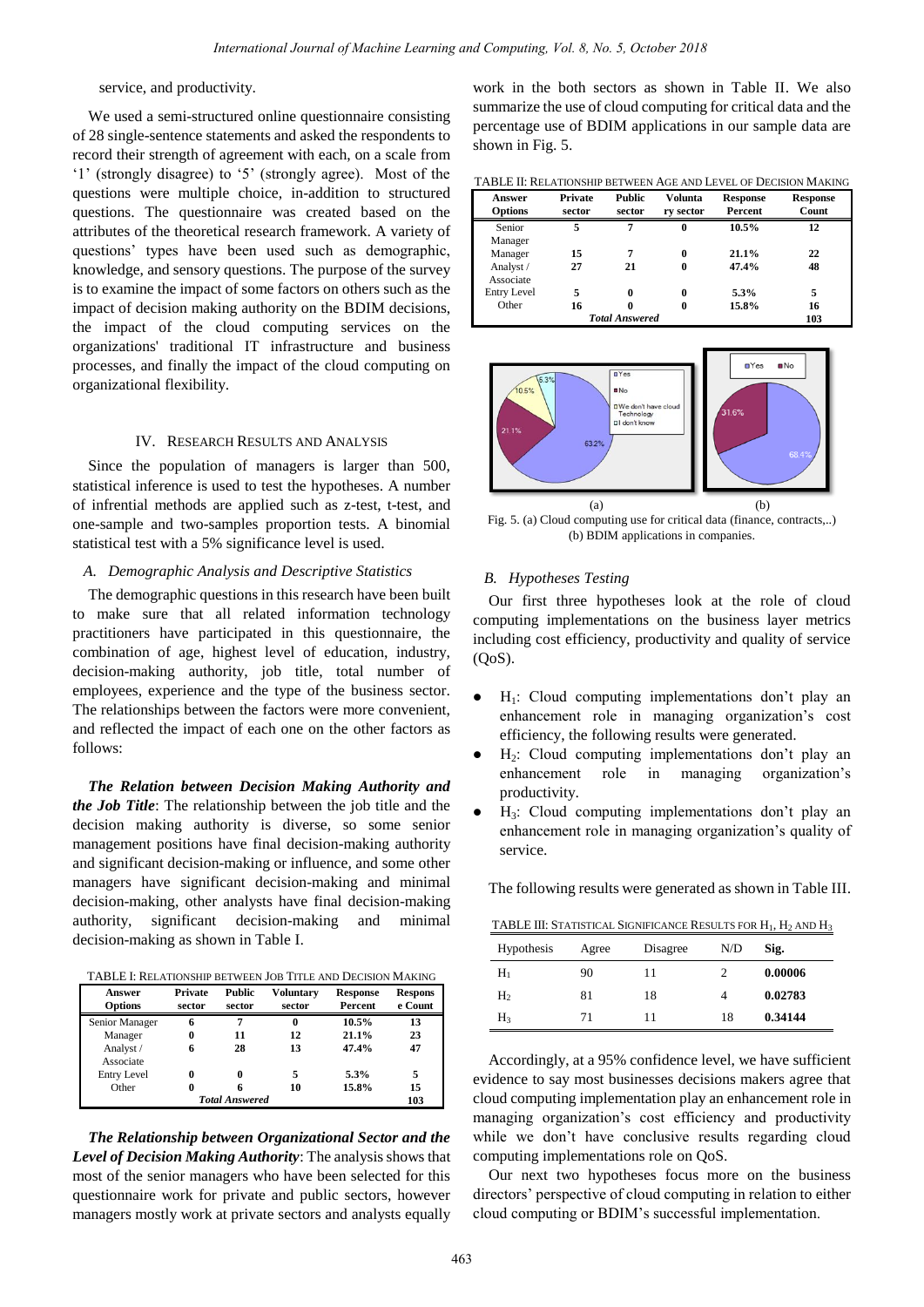- H4: There is no relation between the successful implementation of BDIM in the organization and the business directors" perspective of cloud computing.
- $H<sub>5</sub>$ : There is no relation between the successful implementation of cloud computing in the organization and the business directors" perspective of cloud computing.

To test H<sub>4</sub>, the following  $2 \times 2$  contingency table (Table IV) was generated and analyzed.

TABLE IV: BDIM AND BUSINESS DIRECTORS PERSPECTIVE

|                 | Agree | Disagree | Total |
|-----------------|-------|----------|-------|
| Cloud Computing | 70    |          | 71    |
| Lack of Cloud   | 22    | 10       | 32    |
| Total           | 92    |          | 103   |

At a 95% confidence level, we applied a Chi-Square Test to compute a significance of 5.68201E-06 which is significantly less than alpha= $0.05$  and therefore we would reject  $H_0$  leading to the following conclusion: There is sufficient evidence to say that there is a relation between the implementation of BDIM in the organization and the business directors' perspective of cloud computing. To test  $H_5$  and examine if the business directors" decision or perspective regarding the effectiveness of cloud computing in the business is influenced with the using of cloud computing or not, Table V was generated and analyzed.

TABLE V: CLOUD COMPUTING AND BUSINESS DIRECTORS PERSPECTIVE

|                 | Agree | Disagree | Total |
|-----------------|-------|----------|-------|
| Cloud Computing | 84    |          | 87    |
| Lack of Cloud   |       |          | 11    |
| Total           | 93    |          | 98    |

Again, at a 95% confidence level, we applied a Chi-Square Test to compute a significance of 0.036400598 which is significantly less than alpha=0.05 and therefore we would reject  $H_0$  leading to the following conclusion: There is sufficient evidence to say that there is a relation between a successful implementation of cloud computing in the organization and the business directors" perspective of cloud computing.

#### V. CONCLUSIONS AND FUTURE DIRECTIONS

Cloud computing has played a major role in many businesses resulting in advanced use of cloud applications to achieve business goals. This research paper analyses the effects of cloud computing on business metrics; such as cost, productivity and quality of service. A proposed BDIM framework was studied where the cloud layer acts a host to the IT layer and the business processes layer. We have found that most of the businesses decisions makers agree that cloud computing implementation plays an enhancement role in managing organization"s cost efficiency and productivity. Moreover, there was a significant relation between the implementation of BDIM or cloud computing in the organization and the business directors" perspective of cloud computing.

#### **REFERENCES**

- [1] A. Keshavarzi, A. T. Haghighat, and M. Bohlouli, "Research challenges and prospective business impacts of cloud computing: A survey," in *Proc. the 2013 IEEE 7th International Conf. on Intelligent Data Acquisition and Advanced Computing Systems*, 2013, pp. 731-736.
- [2] J. O. Fitó and J. Guitart, "Initial thoughts on business-driven IT management challenges in Cloud computing providers," in *Proc. the 12th IFIP/IEEE International Symposium on Integrated Network Management*, 2011, pp. 1070-1073.
- [3] R. Everett, *The Diffusion of Innovations*, 5th ed. The Free Press, New York.
- [4] S. S. Bharadwaj and P. Lal, "Exploring the impact of cloud computing adoption on organizational flexibility: A client perspective," in *Proc. 2012 International Conference on Cloud Computing Technologies, Applications and Management*, 2012, pp. 121-131.
- [5] V. Machiraju, C. Bartolini, and F. Casati, "Technologies for business-driven IT management," in *Extending Web Services Technologies: the Use of Multi-Agent Approaches,* L. Cavedon, Z. Maamar, D. Martin, and B. Benatallah, Eds. Kluwer Academic, 2005, pp. 1-28.
- [6] D. Menascé, V. A. F. Almeida, R. Fonseca, and M. A. Mendes, "Business-oriented resource management policies for e-commerce servers," *Performance Evaluation 42*, *Elsevier Science,* pp. 223-239, 2000.
- [7] F. Casati, E. Shan, U. Dayal, and M. C. Shan, "Business oriented management of web services," *ACM Communications*, 2003.
- [8] D. Dubie, Never-fail business services. *Network World Fusion*. [Online]. Available: http://www.networkworld.com/buzz/2002/bim.html
- [9] P. Mason, A new culture for service-level management: Business impact management. *IDC White Paper.* [Online]. Available: http://www-900.ibm.com/cn/software/tivoli/products/download/analy streports/ar-service-level-mgt.pdf
- [10] B. Darmawan, K. Cox, and B. Ragab, "Business service management best practices," *IBM Redbook*, 2004.
- [11] BMC Software, Align your IT to your business. *White Paper*. [Online]. Available: http://whitepapers.silicon.com/
- [12] The Mercury Interactive Corporation, Topaz for SLM The Solution for business-centric service level management (SLM). [Online]. Available: http://www.mercury.com/us/website/pdfviewer/?url=/us/pdf/products/
- whitepapers/MI\_SLM\_Brief.pdf [13] C. Bartolini, A. Boulmakoul, A. Christodoulou, A. Farrell, M. Sallé, and D. Trastour, "Management by contract: IT management driven by business objectives," in *Proc. HP Openview University Association – HP OVUA*, 2004.
- [14] S. Aiber, D. Gilat, A. Landau, N. Razinkov, A. Sela, and S. Wasserkrug, "Autonomic self-optimization according to business objectives," in *Proc. the International Conference on Autonomic Computing,* 2004.
- [15] M. Brenner, T. Schaaf, and M. Tortonesi, "Business-driven IT management coming of age," *Journal of Network and Systems Management*, vol. 21, no. 2, pp. 326-333.
- *[16]* F. Curbera, "Integrating the business cloud," in *Proc. 2013 17th IEEE International on Enterprise Distributed Object Computing Conference (EDOC).*
- [17] J. O. Fitó and J. Guitart, "Business-driven management of infrastructure-level risks in Cloud providers," *Future Generation Computer Systems*, vol. 32, no. 1, pp. 41-53.
- [18] J. O. Fito, M. MacIas, F. Julia, and J. Guitart, "Business-driven IT management for cloud computing providers," in *Proc. 2012 4th IEEE International Conference on Cloud Computing Technology and Science CloudCom,* pp. 193-200.
- [19] M. Georgescu and S. M. Matei, *The Value of Cloud Computing in the Business*, pp. 222–229.



**Tarek Kaddoumi** finished his master degree in IT management (with distinction) from the University of Wollongong in Dubai specializing on agile IT management methodologies. Tarek currently co-heads one of the fastest growing technology consulting startups in the region. His research interests include enterprise solutions agility and architecture, data, and business intelligence. He is also a university instructor in

the Faculty of Engineering and Information Sciences at the University of Wollongong in Dubai, Dubai, UAE.